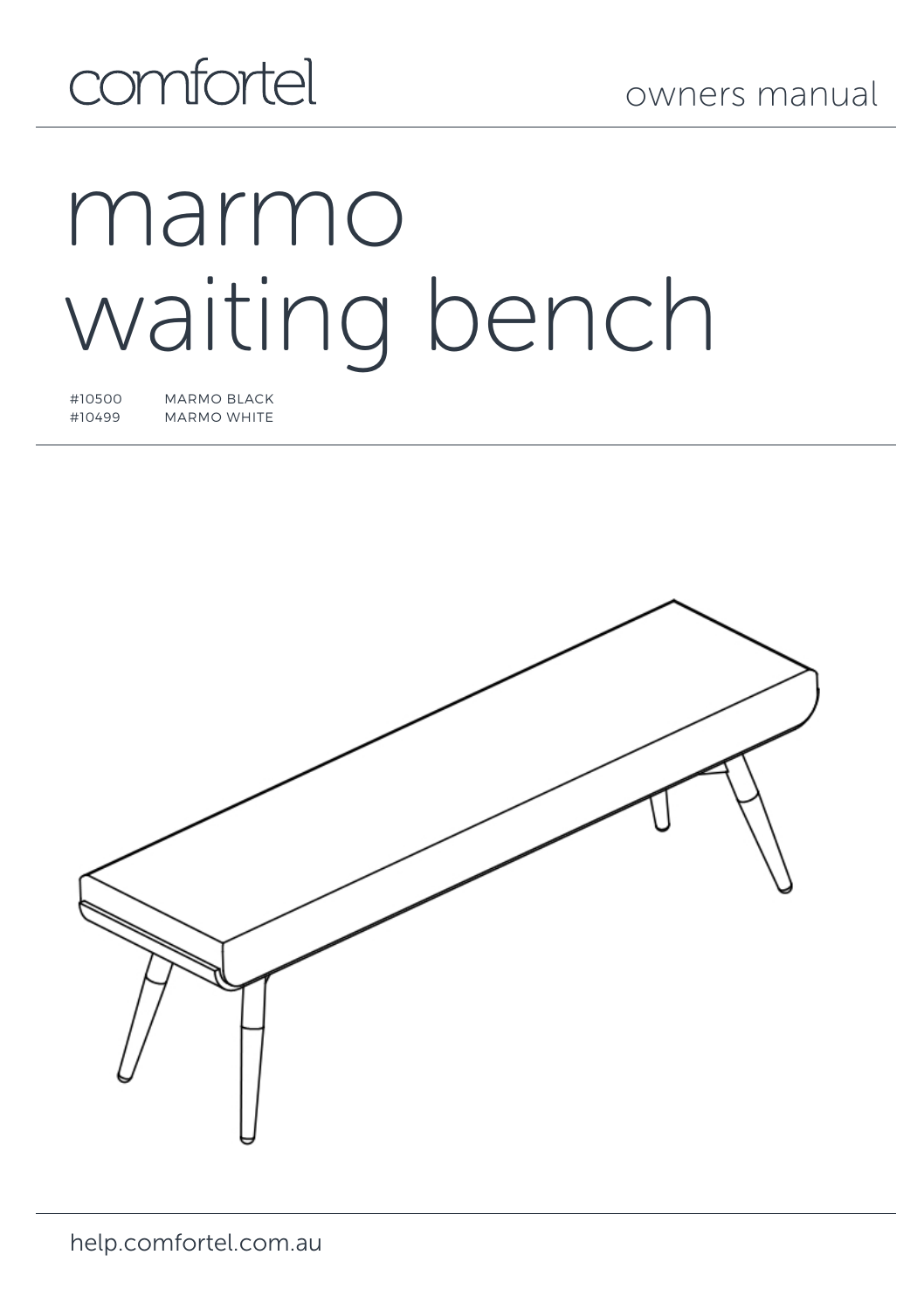#### GENERAL SAFETY

- 1. Read carefully and keep these instructions in a safe place. 40
- 2. Use this product only for its intended function and do not use attachments not recommended by the manufacturer.<br>-
- 3. Do not use outdoors.  $\left\{\begin{array}{c} 3. & \text{Do not use outdoors.} \end{array}\right.$

## GET STARTED 25

#### M A R M O

2 Seat Waiting Bench 2 Seat Waiting Bench

Material: Ash Timber Look Plywood, Ash Veneer



de la construcción de la construcción de la construcción de la construcción de la construcción de la construcc



 $\overline{1}$ 

 $\overline{1}$ 

de la construcción de la construcción de la construcción de la construcción de la construcción de la construcc

<sup>1261</sup><sup>322</sup>

All measurements are in MM.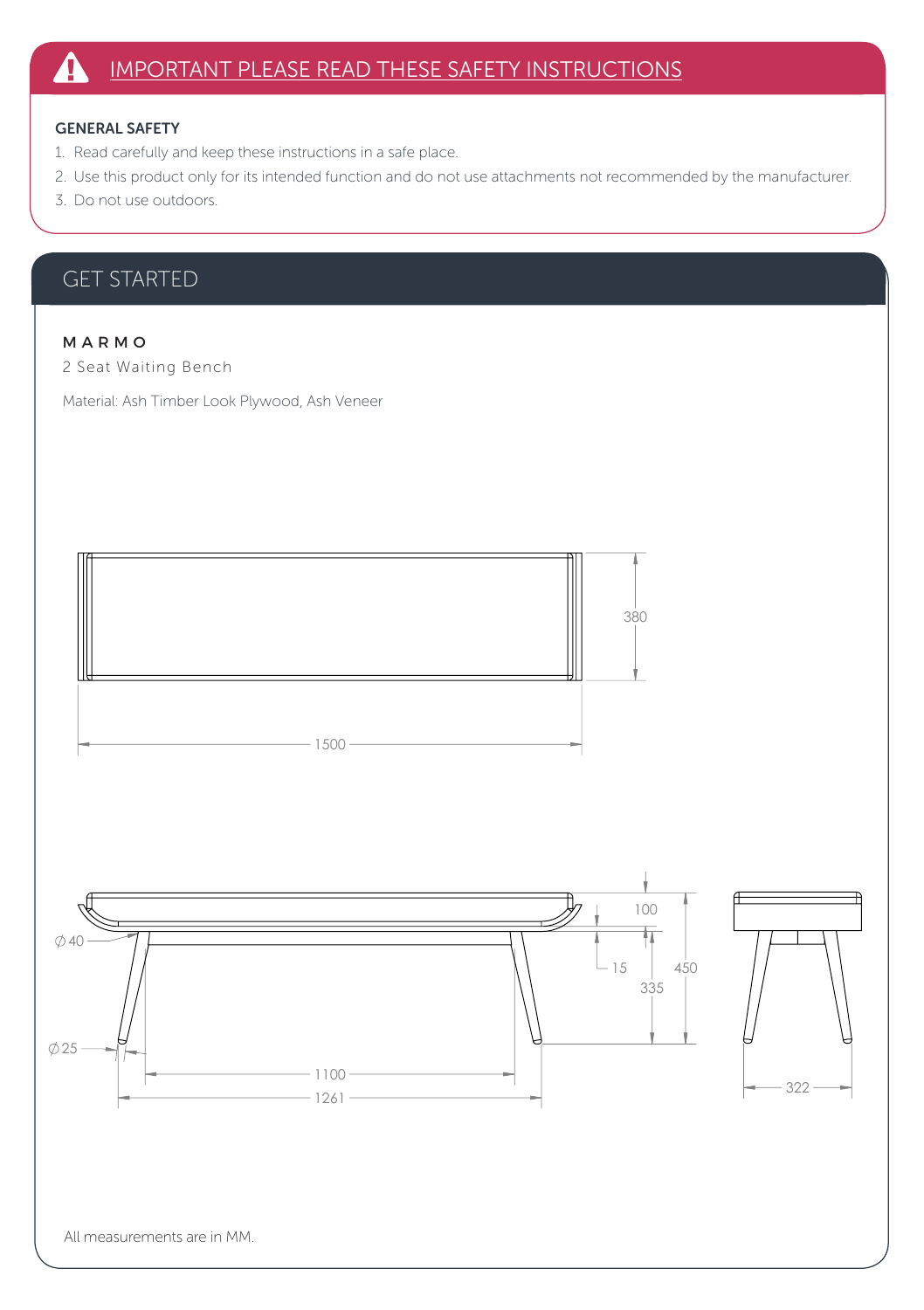